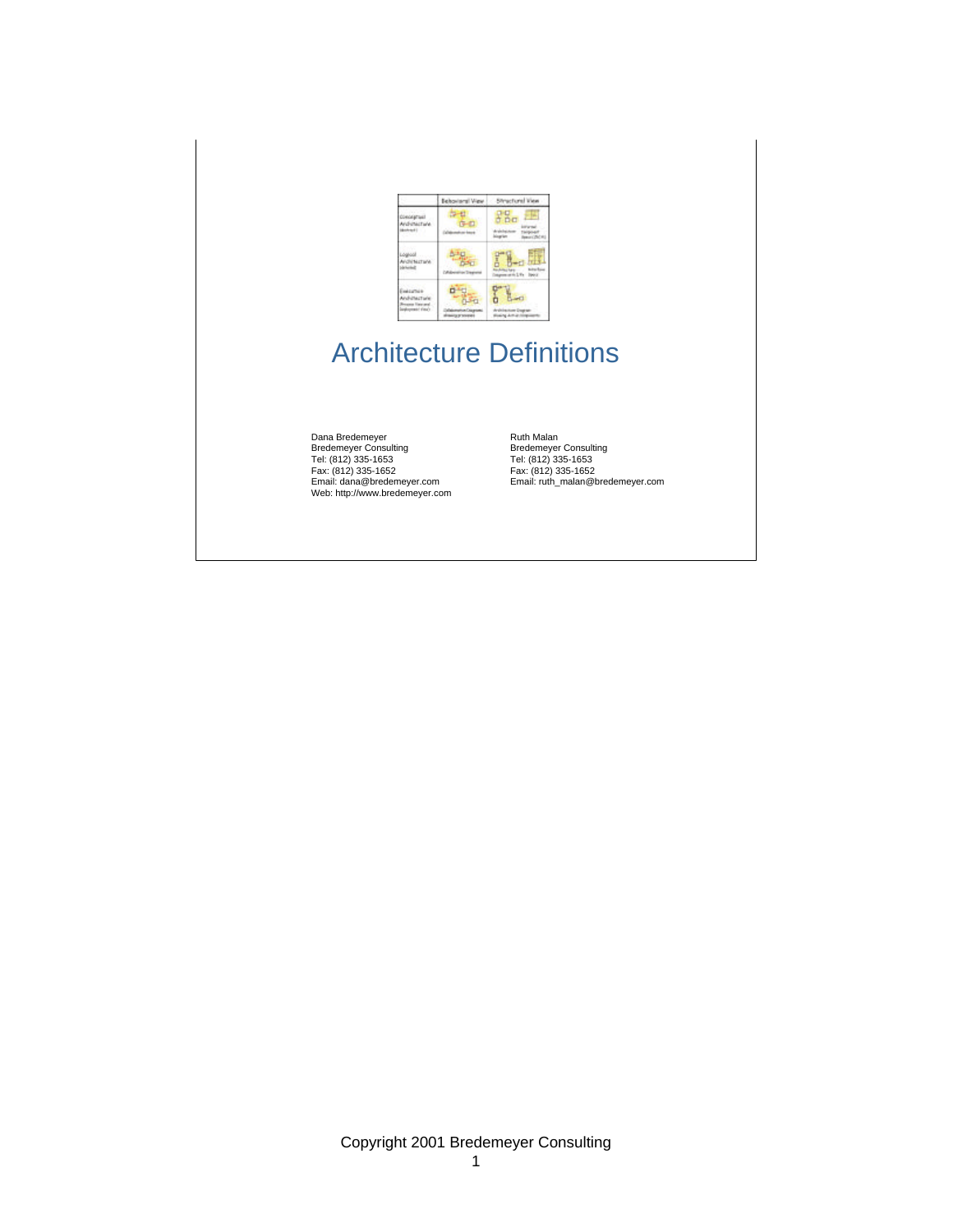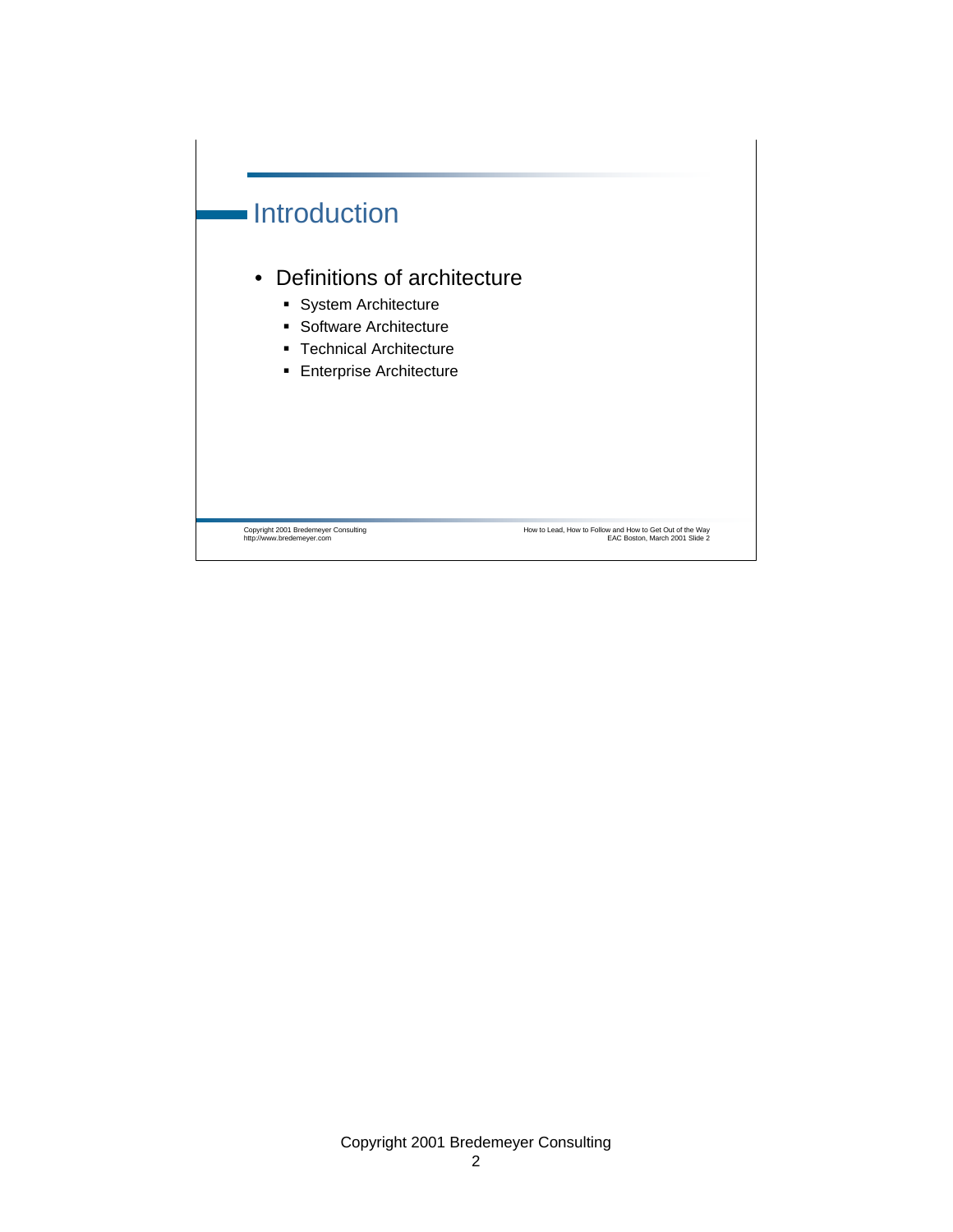

### **Other System Definitions**

*UML 1.3*: A system is a collection of connected units that are organized to accomplish a specific purpose. A system can be described by one or more models, possibly from different viewpoints.

*IEEE Std. 610.12-1990*: A system is a collection of components organized to accomplish a specific function or set of functions.

Rechtin adds the following to his definition: "The whole is greater than the sum of the parts, that is, the system has properties beyond those parts." p28 (1991).

We prefer Rechtin's definition and emphasize that not only does the system perform a unique function, but it has unique characteristics or qualities that are inherent in the system and not just the parts (you couldn't put the turbocharged engine of a Dodge Stealth in an Escort and get the performance of the Stealth, for example).

### **Note on System Thinking**

Thinking about systems, or from a systems perspective, has its roots in work by Buckminster Fuller and Russell Ackoff, among others. More recently, it has been recognized as a field in of itself, called "systems thinking", and has intellectual leaders such as Peter Checkland and Peter Senge (author of "The Fifth Discipline"). Eberhardt Rechtin's "Systems Architecting: Creating and building complex systems" (1991) remains one of the most important works in this domain, and has been highly influential in our approach to architecture.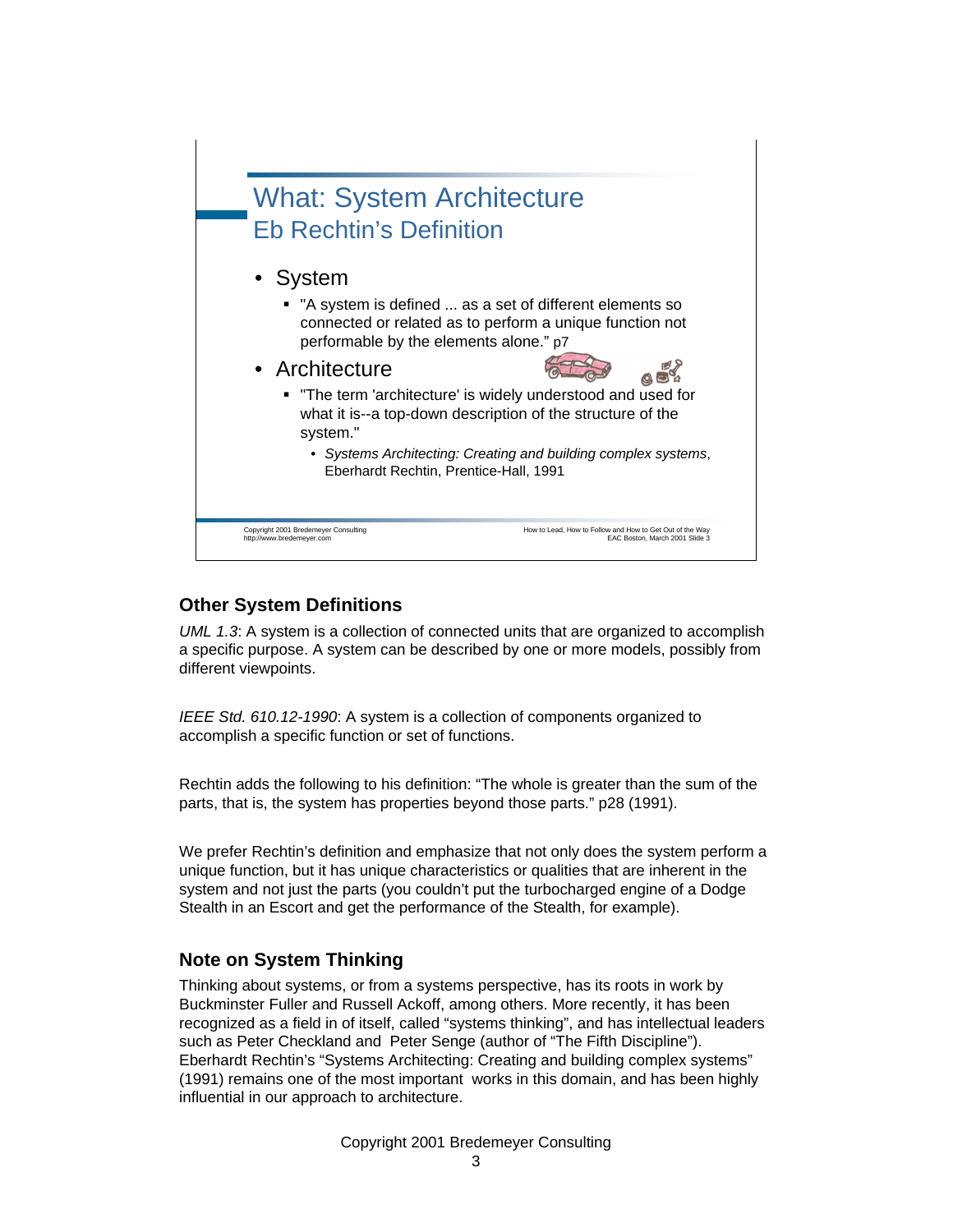

#### **Bass et. al.'s Comment on Their Definition**

"By 'externally visible' properties, we are referring to those assumptions other components can make of a component, such as its provided services, performance characteristics, fault handling, shared resource usage, and so on. The intent of this definition is that a software architecture must abstract away some information from the system (otherwise there is no point looking at the architecture, we are simply viewing the entire system) and yet provide enough information to be a basis for analysis, decision making, and hence risk reduction." Bass, Clements, and Kazman. *Software Architecture in Practice*, Addison-Wesley 1997

#### **Other Definitions of Software Architecture**

"... software architecture is a set of architectural (or, if you will, design) elements that have a particular form. We distinguish three different classes of architectural element: processing elements; data elements; and connecting elements." Dewayne E. Perry and Alexander L. Wolf. "Foundations for the Study of Software Architecture''. *ACM SIGSOFT Software Engineering Notes*, 17:4, **October 1992**

Software architecture is "the structure of the components of a program/system, their interrelationships, and principles and guidelines governing their design and evolution over time." Garlan and Perry, guest editorial to the *IEEE Transactions on Software Engineering*, April 1995

Software architecture encompasses the set of significant decisions about the organization of a software system

- selection of the structural elements and their interfaces by which a system is composed
- behavior as specified in collaborations among those elements
- composition of these structural and behavioral elements into larger subsystem

Booch, *Presentation at Software Developers Conference* 1999

Copyright 2001 Bredemeyer Consulting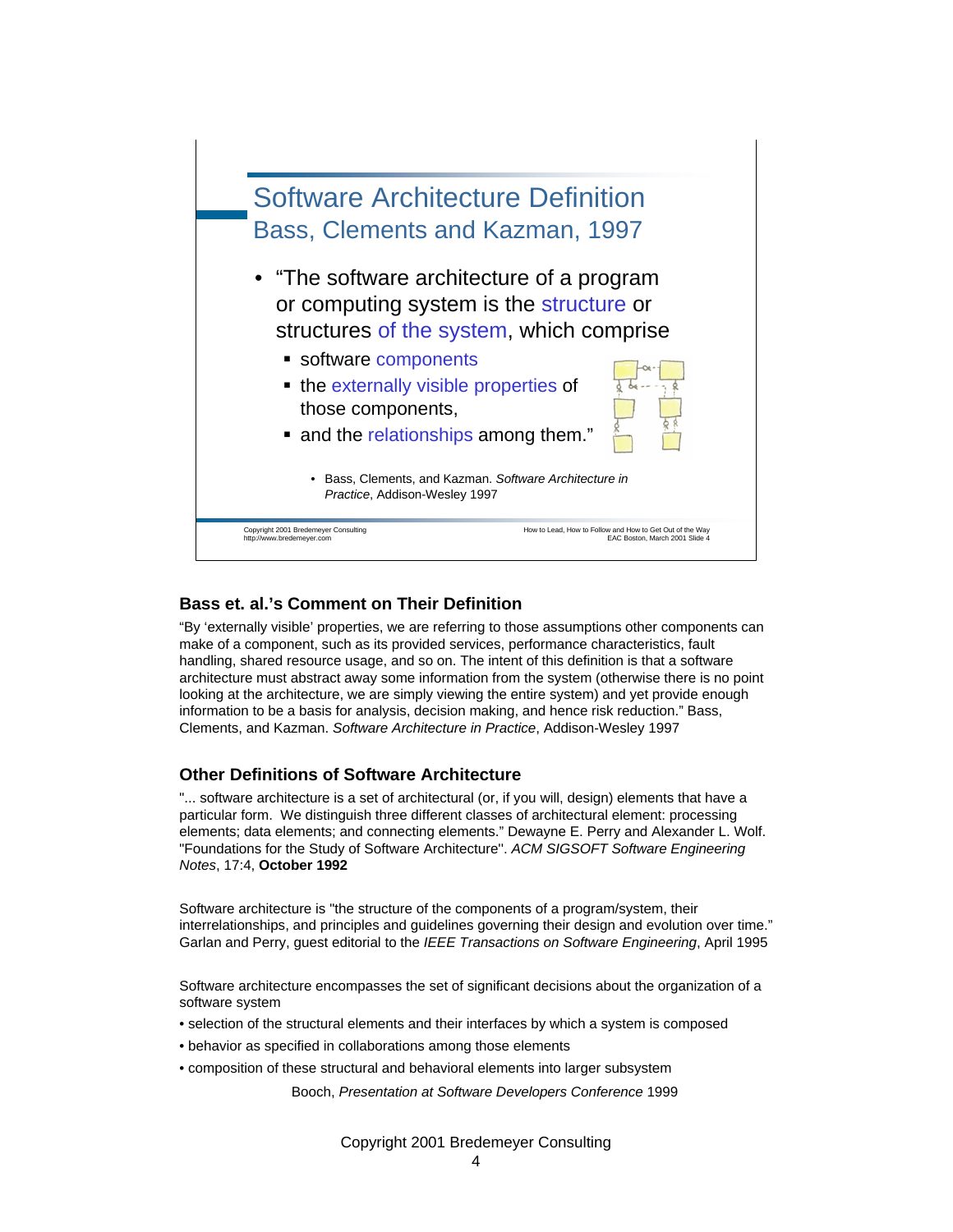

### **Software Architecture Views**

• *Conceptual Architecture*. The purpose of the conceptual architecture is to direct attention at an appropriate decomposition of the system without delving into details. Moreover, it provides a useful vehicle for communicating the architecture to nontechnical audiences, such as management, marketing, and users. It consists of the Architecture Diagram (without interfaces) and an informal component specification (which we call CRC-R cards) for each component.

• *Logical Architecture*. The logical architecture adds precision, providing a detailed "blueprint" from which component developers and component users can work in relative independence. It incorporates the detailed Architecture Diagram (with interfaces), Component and Interface Specifications, and Component Collaboration Diagrams, along with discussion and explanations of mechanisms, rationale, etc.

• *Execution Architecture*. An execution architecture is created for distributed or concurrent systems. The process view shows the mapping of components onto the processes of the physical system. The deployment view shows the mapping of (physical) components in the executing system onto the nodes of the physical system.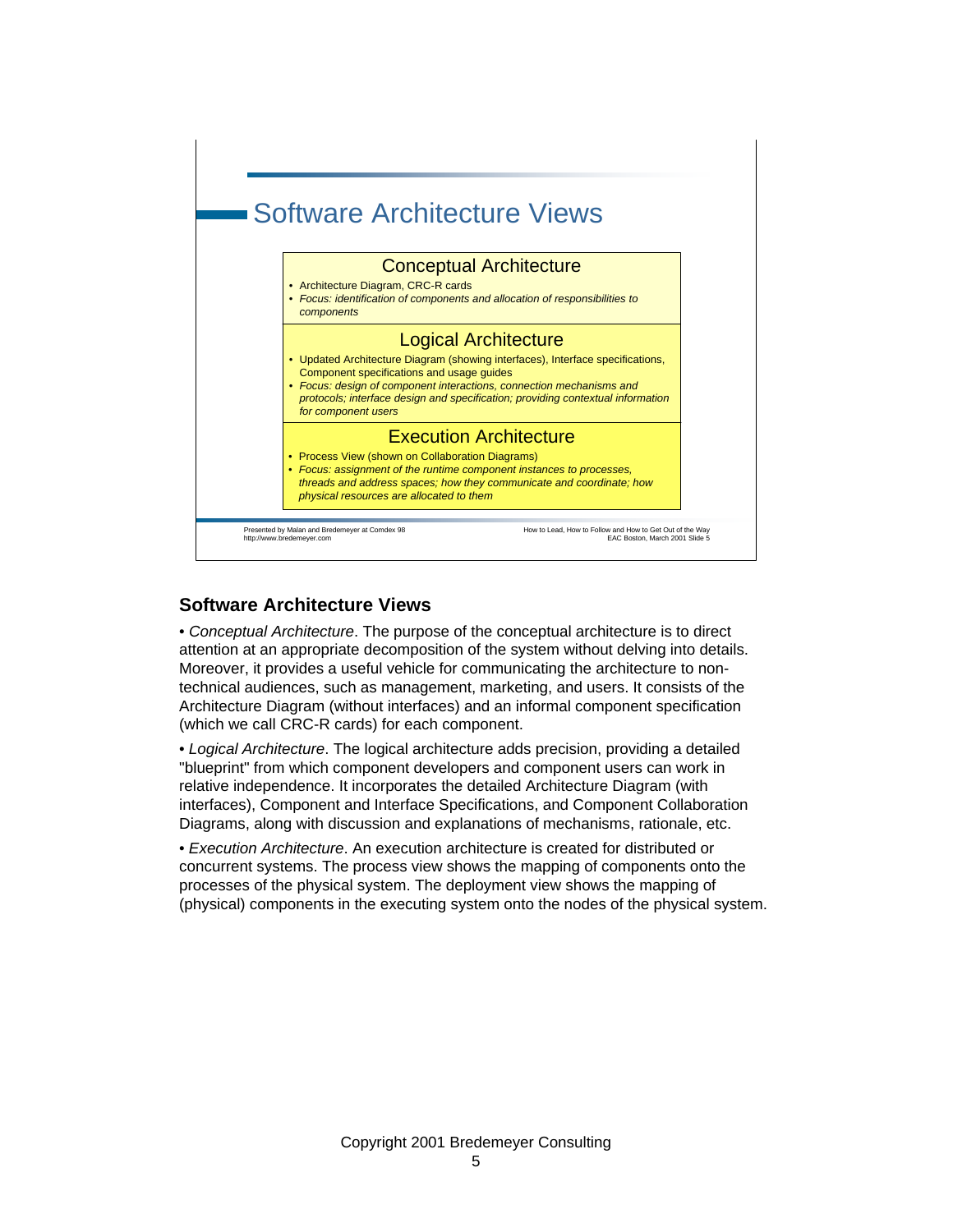

### **Structural and Behavioral Views**

We use different views to enhance the understandability of the architecture and to focus on particular concerns separately.

• *Structural View*. If we accept that "architecture is the high-level structure of the system comprised of components, their interrelationships, and externally visible properties" (adaptation of the Bass, Clements, Kazman definition), the structural view is central. It consists of the Architecture Diagram, and Component and Interface Specifications.

• *Behavioral View.* In decomposing the system into components and designing their interfaces, we have to answer the question "How does this work?" Likewise, in understanding and using the architecture, we have to be able to answer the same question. This is the role of the behavioral view*,* with its Component Collaboration or Sequence Diagrams.

### **Architectural Model**

An architectural model shows how significant properties of a system are distributed across its constituent parts. Coleman and Beringer, *Tutorial Presentation at UML World 2000*

### **Case Study**

You can download the Common Clinical Context (CCOW) Architecture Specification from http://www.mcis.duke.edu/standards/CCOW/Documentation.htm at a "small" charge (of around \$75). This will provide you with examples of structural and behavioral views, and conceptual and logical architectures (though these names are not used).

Copyright 2001 Bredemeyer Consulting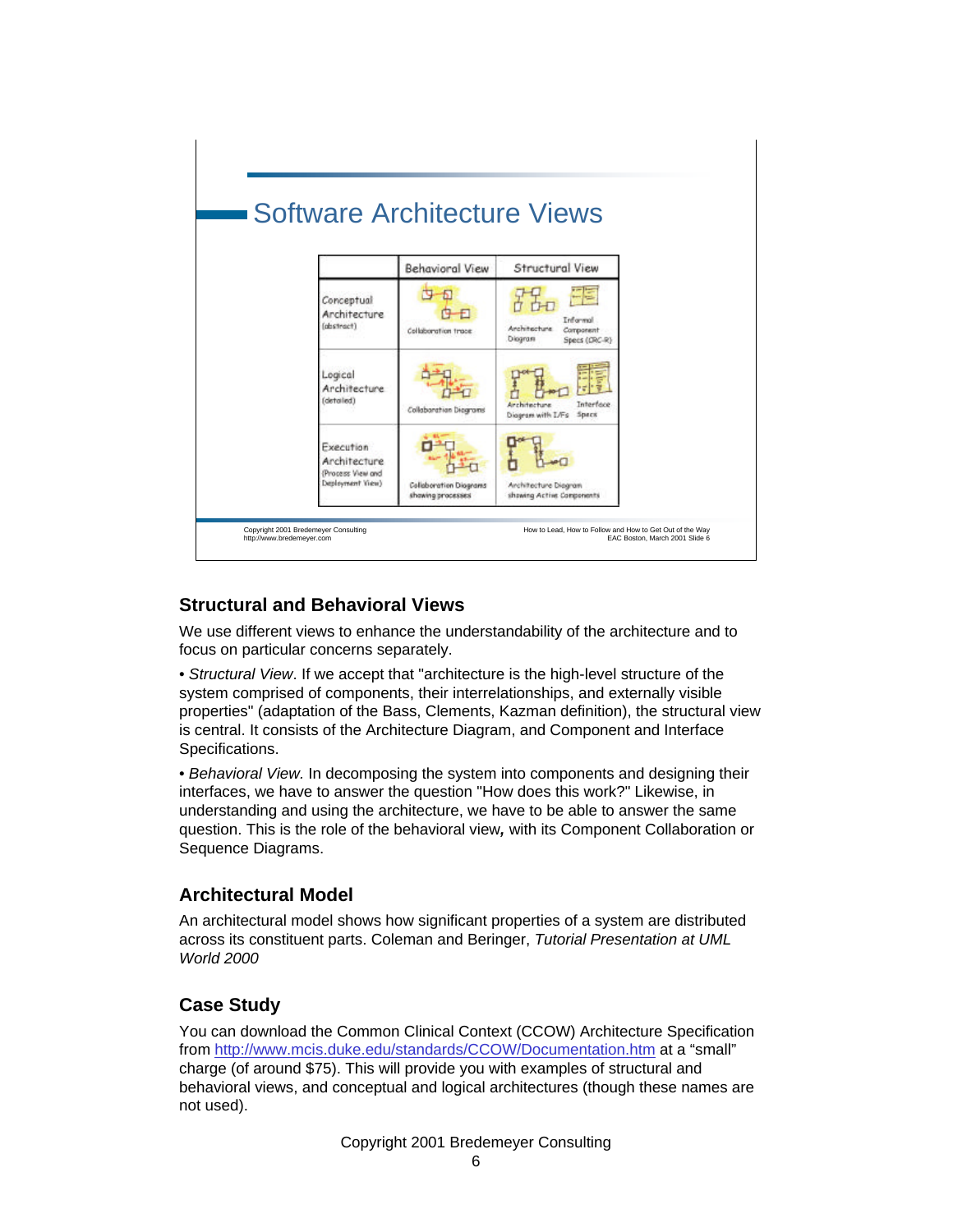

# **Background on the Software Architecture Model**

Quite a number of top-flight architects created what they called "architecture", but these were not the structure of any system, but more high level. In the case of HP JetSend, the architects articulated what they called an architectural vision (in terms of what the architecture would enable, rather than what it would look like), architectural principles (if you register as a developer on the JetSend site (http://www.jetsend.com/JSHome.html), you can access a wonderful example of the architectural principles, in this case for device interconnection), and key interconnection mechanisms. They did NOT identify or specify any components or interfaces. This was left to the architects of the wide variety of products that would use the JetSend "architecture". However, if these product architects did not follow the guidelines and constraints established by the JetSend architects, then their architectures would not be JetSend architectures.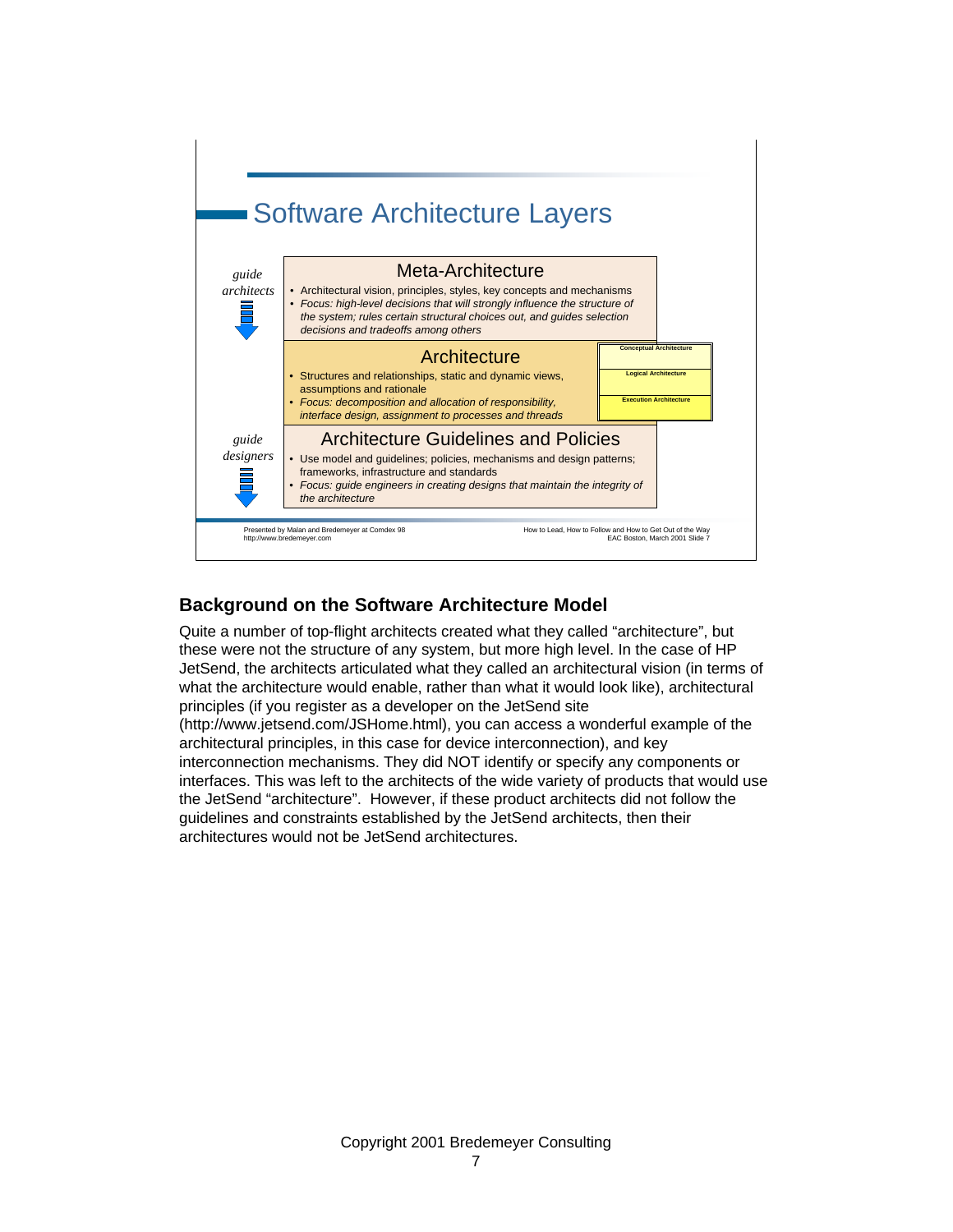

# **IT Architecture**

Boar defines IT Architecture as "a set of principles, guidelines and rules that guides an organization through acquiring, building, modifying and interfacing I/T resources throughout the enterprise." (Boar, 1994).

# **Technical Architecture**

See The Open Group Architectural Framework (TOGAF) for the Open Group's IT Architecture Development Method (**http://www.opengroup.org/public/arch**). Note that it explicitly focuses on technical architecture (which they call IT Architecture). TOGAF explicitly outframes application architecture and data architecture.

# **IEEE Definition of Architecture**

The IEEE Standard for Architectural Description of Software-Intensive Systems (IEEE P1471/D5.3) defines architecture as:

The fundamental organization of a system embodied by its components, their relationships to each other *and to the environment and the principles guiding its design and evolution*.

This definition may just as usefully be applied to technical architecture.